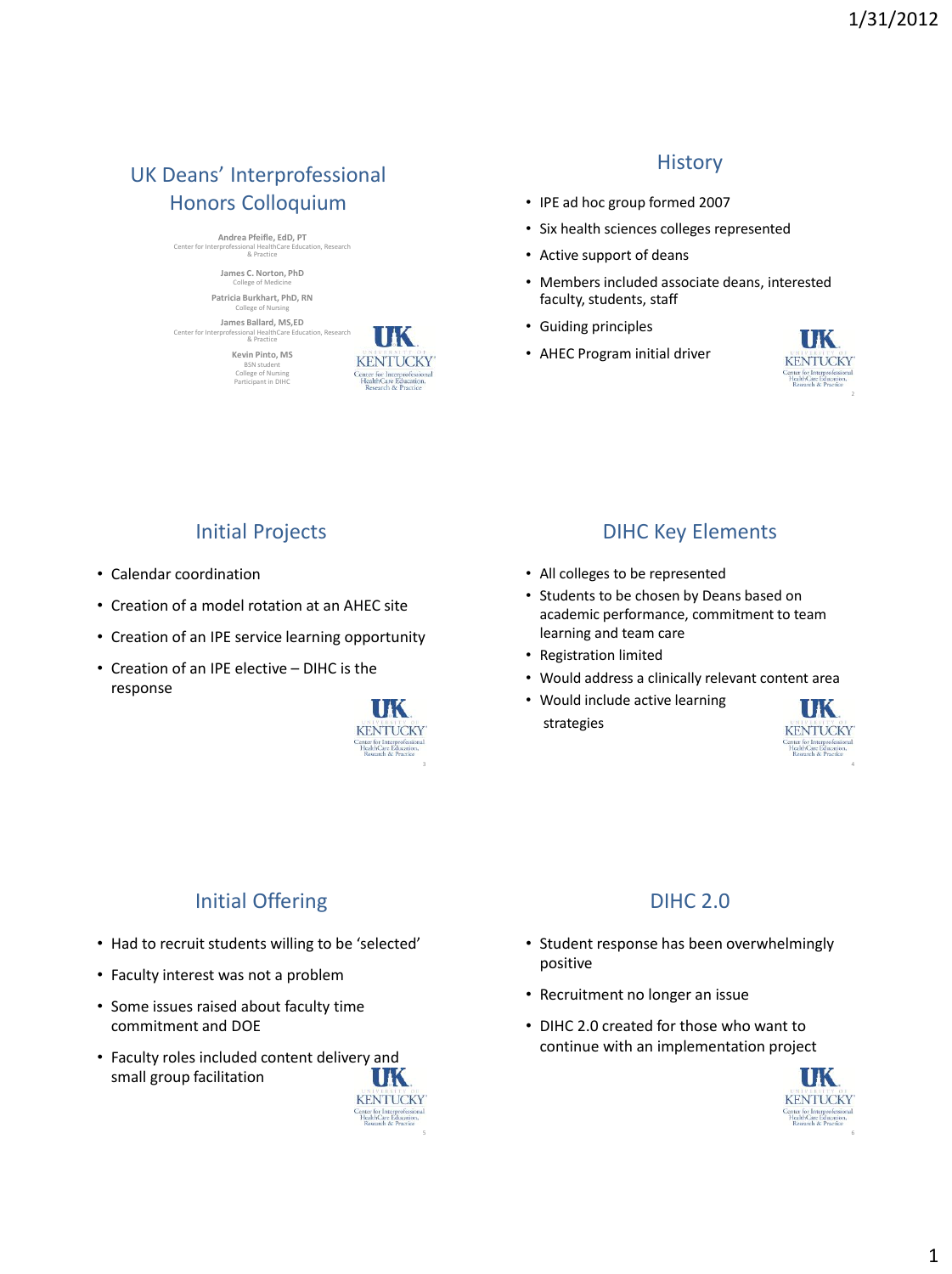## Description

- Interactive seminar-based forum within which to explore the characteristics and implications of interprofessional practice around one or more cross-cutting healthcare challenges
	- Childhood obesity, 2009-2010
	- HIV/Aids, 2010-2011
	- Domestic Violence, 2011-2012



#### Enrollees, 2009-2012

• Communications Disorders 2 • College of Communications 1<br>• Dentistry 18 • Dentistry • Medicine 30 • Nursing 28<br>• Pharmacy 15  $\cdot$  Pharmacy • Physical Therapy 17<br>• Physician Assistant 18 • Physician Assistant 18<br>• Public Health (MPH. DRPH) 18 • Public Health (MPH, DRPH) • Social Work 13 160





### Competencies Course Elements

- Seminar (4 to 5 sessions)
- Mile Marker project in teams
- Self- and Peer- Assessment
- Interprofessional Shadowing



## Core Student Assessment Elements

- Attendance
- Pre/Post Course Assessment o Attitudes toward HealthCare Teams <sup>1</sup> o UK Interprofessional Learning Outcomes Assessment
- Self, Peer Team Competencies Assessment
- Mile Marker Presentation
- Reflective Writing



## Funding for DIHC

- Center for Interprofessional HealthCare Education, Research & Practice
	- oOffice of the Provost
	- oOffice of Executive Vice President of Health Affairs at UKHC
- Health care Colleges Deans' support of faculty involvement (in-kind resource sharing)

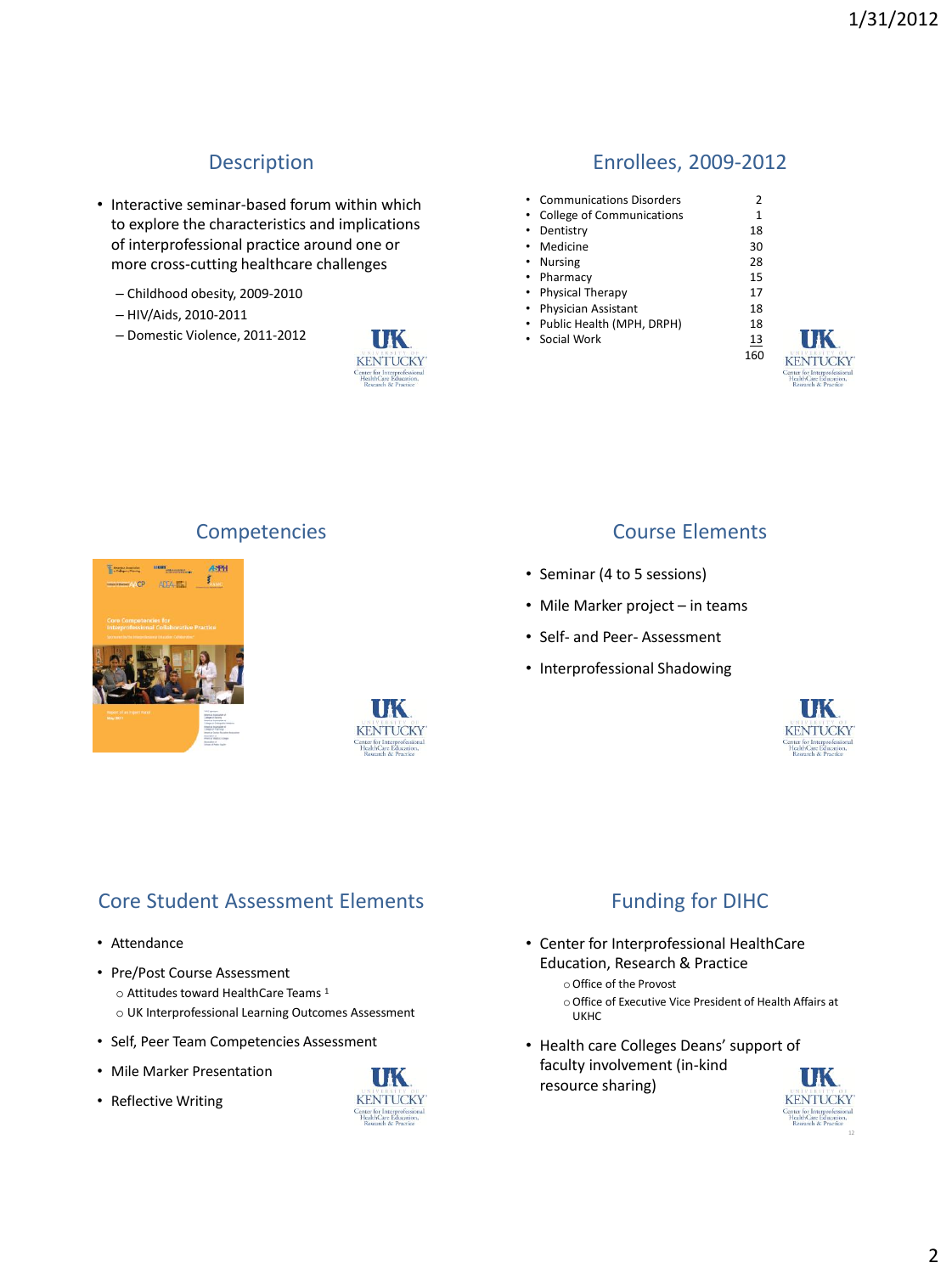# Resources for DIHC

- Administrative Structure
	- o Course Directors Center, College of Medicine, and College of Nursing
	- o Steering Committee College representatives
- Deans' support of faculty participants– 8 Colleges
- College IP champions
- Eager, interested students



## Required Skills

- Faculty dedicated to interprofessional education and practice
- Students eager to learn with, from, and about each other to improve communication, collaboration and patient care outcomes
- Faculty development related to interprofessional delivery models



14

#### Evaluation

- UK Instrument
	- o Self-reported Pre/Post attitudinal change
	- o Students rate interactions with other professions
- Attitudes Toward Health Care Teams Scale (ATHCT) <sup>1</sup>



## UK Instrument: Relationship to IP Core Competencies (cite)

- I. Values and Ethics
- II. Roles and Responsibilities
- IV. Team and Teamwork



## Evaluation Plan

- Map instrumentation to the IP Core Competencies <sup>2</sup>
- Pedagogy is content neutral



#### Attitudes Toward Health Care Teams Scale (ATHCT)<sup>1</sup>

- Subscales
	- o Quality of Care/Process (14 items)
	- o Physician Centrality (6 items)
- Quality Scale showed significant change

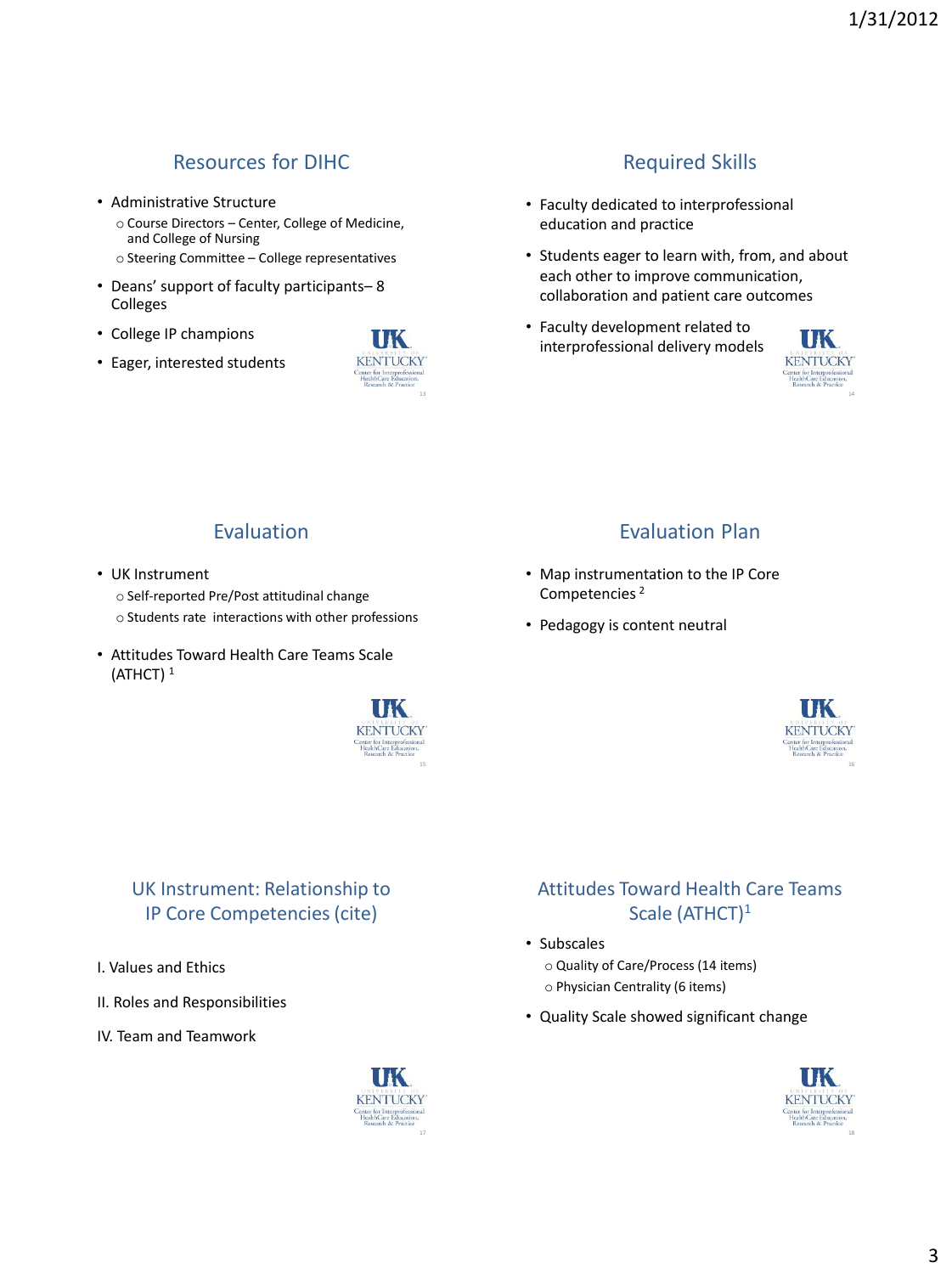## Summary of Outcomes

- Pedagogy addresses domains if IP Core Competencies <sup>2</sup>
- Not dependent on course subject matter



## Student Satisfaction: Themes

- Working with students from other professions (VE)
- Understanding roles and responsibilities of other professions (RR)
- Appreciating others' point of view (CC)
- Acknowledging team approach to healthcare (TT)



## **Significance**

- Demonstrates academic silos can be broken down efficiently
- Team-based educational model was effective
- "In-kind" exchange of resources



## Lessons Learned

- If you build it, they will come
- It takes a village
- Experience is the best teacher



# **Significance**

- Through the looking-glass new perspectives
- Changes in students' perceptions
- Respect for other professions



#### Lessons Learned

- Faculty satisfaction is high
- Student satisfaction is high
- Keep the main thing, the main thing
- Nothing ventured, nothing gained
- Think out side of the box